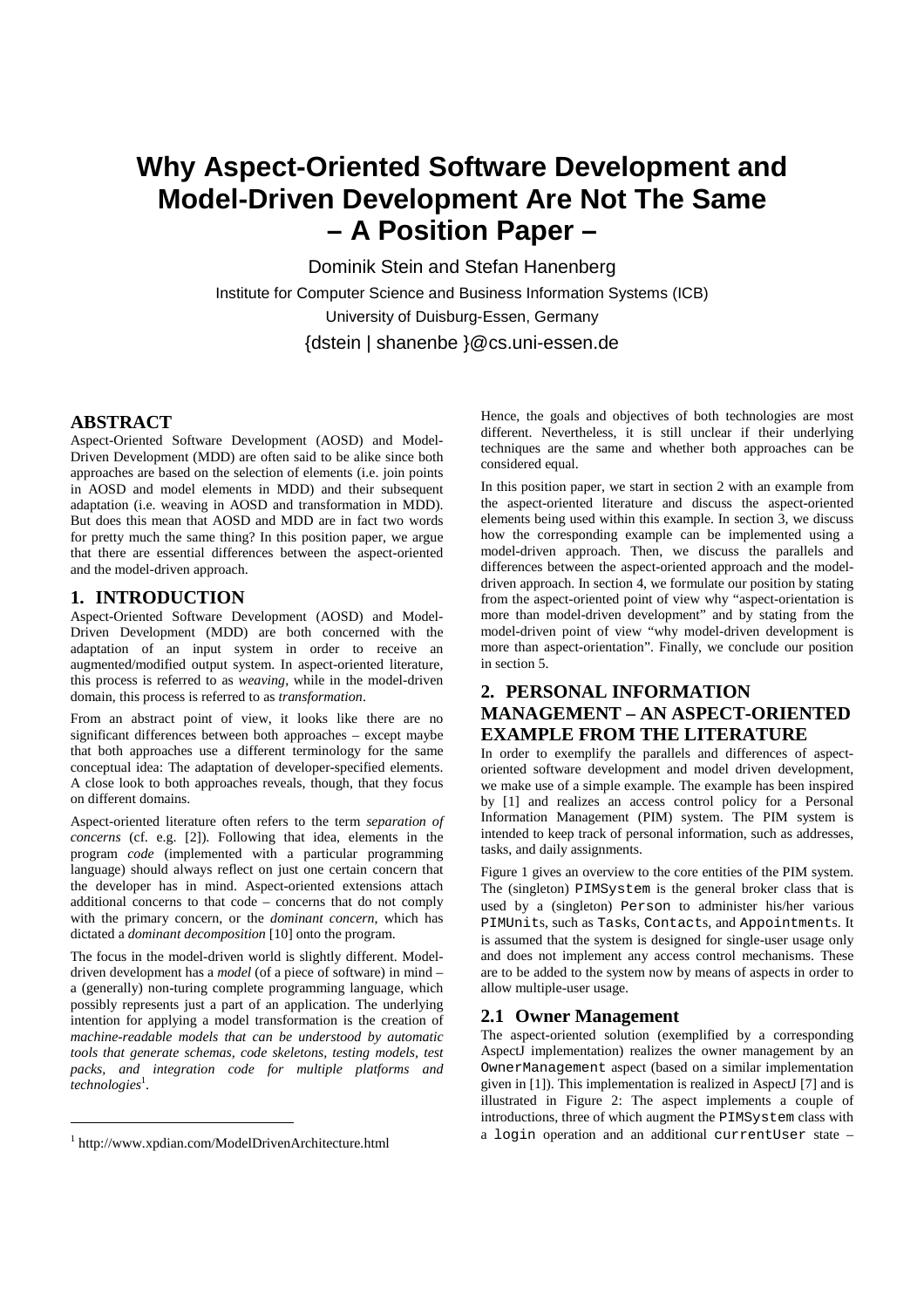together with a corresponding getter method. The other three introductions augment the PIMUnit class with an extra owner state – again, together with corresponding getter and setter methods.



**Figure 1: A Sample Base System (cf. [1]).**

The introduced members are used by the after advice, which takes care of storing the currently logged on user (PIMSystem.getCurrentUser) to the owner attribute of a PIMUnit (PIMUnit.setOwner). Before doing so, it tests if the current user is already set (i.e. not null). In such a case, it asks the current user to login (by calling operation login of class PIMSystem).

```
aspect OwnerManagement(){ 
 private static String PIMSystem.currentUser ; 
 public static String PIMSystem.getCurrentUser() \{... \};<br>public static void PIMSystem.login() \{... \};
                           PIMSystem.login() \{ \ldots \};
 private String PIMUnit.owner ; 
 public String PIMUnit.getOwner() \{... \};<br>public void PIMUnit.setOwner(String us
                  PIMUnit.setOwner(String user) {...} ;
 pointcut authentifyUnit(PIMUnit pimUnit): 
   (call(* Appointment.schedule(..)) || 
   call(* Contact.create(..)) || 
   call(* Task.create(..))) && target(pimUnit) ; 
 after(PIMUnit pimUnit) : authentifyUnit(pimUnit) { 
   if (PIMSystem.getCurrentUser() == null) 
        { PIMSystem.login() ; } ; 
   pimUnit.setOwner(PIMSystem.getCurrentUser()) ; 
  } 
}
```
#### **Figure 2: An Aspect-Oriented Implementation.**

The advice refers to the pointcut authentifyUnit that outlines the points in the execution of the program where a current user needs to be stored to the owner attribute of a PIMUnit. In particular, these are all method calls to operation schedule of class Appointment, to operation create of class Contact, and to operation create of class Task. At last, the instance of PIMUnit being called is exposed by the pointcut by means of AspectJ's target pointcut designator.

When taking a closer look to pointcut authentifyUnit, we can observe that all join points at which the after advice needs to be executed correspond to certain elements in the code (i.e. method calls to Appointment.schedule, Contact.

create, and Task.create). In consequence, the adaptation (weaving) of the base system can be accomplished by simply inserting the core advice code to the places designated by the pointcut. These can be detected by a simple code analysis of the base classes and base methods. No problem so far!

### **2.2 Access Control**

Now, we want to use the owner management data to ensure that particular PIMUnits (i.e. tasks, contacts, or appointments) may only be modified or viewed by their proper owner.

Thereto, an Authorization aspect defines a pointcut restrictAccess that picks out all invocations to methods whose access needs to be controlled. In particular these are all method calls to move operations of Appointment instances as well as all method calls to setProgress and setPriority operations of Task instances.

Furthermore, the pointcut makes use of the target pointcut designator to get a reference to the actual instance of the PIMUnit (i.e. or of its subclasses) being called. It uses this reference to verify if the owner of that (target) instance matches the user that is currently logged on the PIMSystem. To do so, AspectJ's if pointcut designator is used.

```
aspect Authorization(){ 
pointcut restrictAccess(PIMUnit pimUnit): 
   (call(* Appointment.move(..)) || 
   call(* Task.setProgress(..)) || 
   call(* Task.setPriority(..))) && target(pimUnit) && 
   if(!pimUnit.getOwner().equals(PIMSystem.getCurrentUser()) 
       || (PIMSystem.getCurrentUser()== null)); 
void around(PIMUnit pimUnit) : restrictAccess(pimUnit) { 
 System.out.println("Access Denied!") ; 
 } 
}
```
#### **Figure 3: An Aspect-Oriented Implementation**

Looking at the pointcut of this aspect, we can identify that the join points at which the around advice needs to be executed are (again) outlined by the characteristics of code elements (i.e. by the occurrence of method call statements Appointment.move, Task.setProgress and Task.setPriority). However, apart from that, the pointcut restrictAccess refers to the values of attribute owner of class PIMUnit as well as of attribute currentUser of class PIMSystem in its if pointcut designator (in order to evaluate if they match). These values are not known until runtime. Hence, in contrast to the previous adaptation, this one here cannot be effectuated until runtime.

# **3. PERSONAL INFORMATION MANAGEMENT – ATTEMPTING A MODEL-DRIVEN APPROACH**

Let's have a look at how we could realize the Personal Information Management (PIM) example from the previous section with help of MDD.

#### **3.1 Owner Management**

Figure 4 outlines how the structural adaptations of the owner management aspect can be specified. The upper part ownerManagement\_lhs depicts a *model query* (using the notational means presented in [9]). The model query selects all classes named PIMSystem and PIMUnit, and exposes them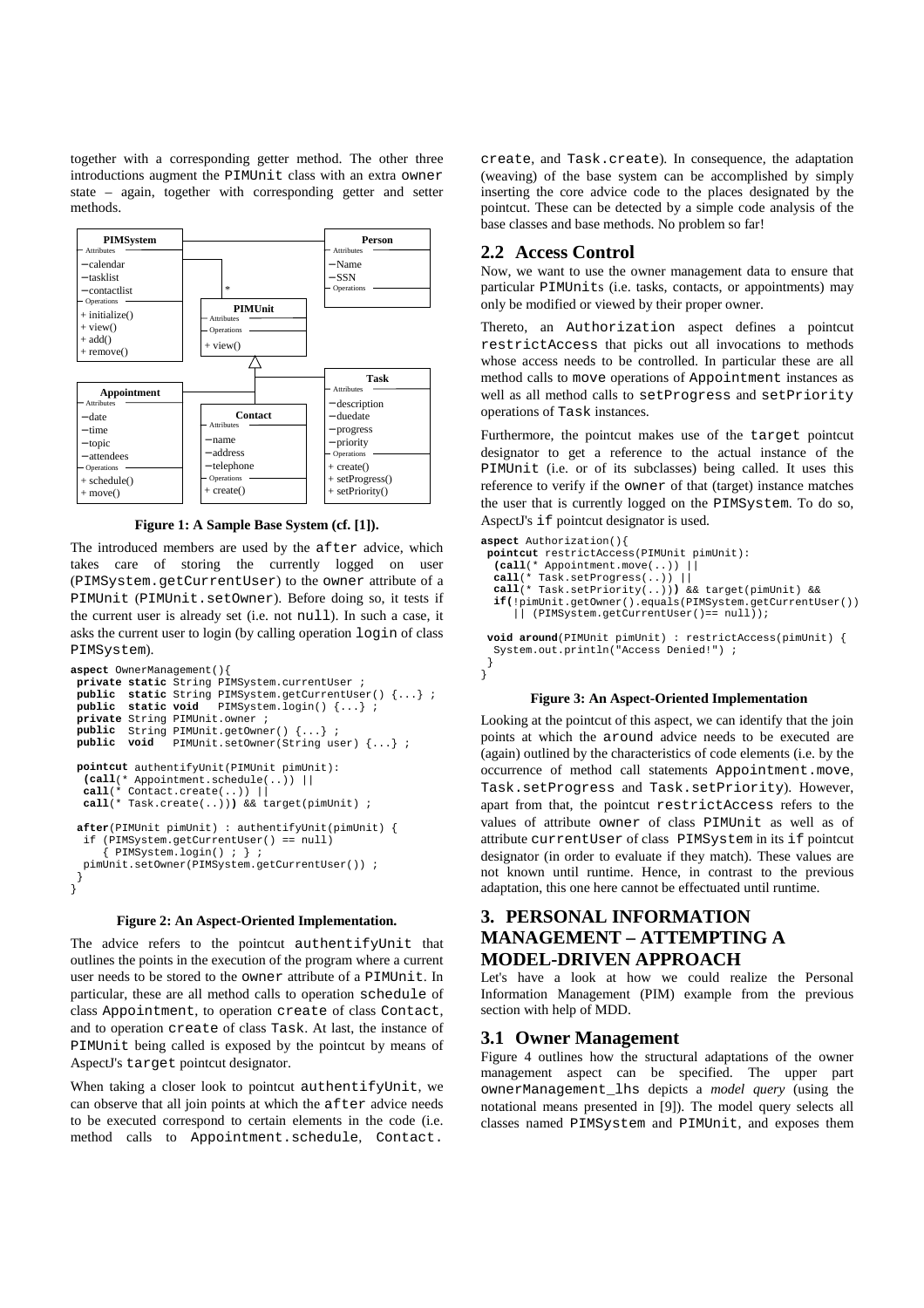with help of identifier ?pimSys and ?pimUnit in its output parameter box (see lower right corner).

The lower part ownerManagement\_rhs of Figure 4 depicts the affiliated model transformation which is to be performed at those selected model elements (the representation resembles pretty much conventional UML templates, except that the parameters ?pimSys and ?pimUnit are depicted differently). According to that adaptation specification diagram, the model elements exposed by ?pimSys are enhanced with a static and private attribute currentUser of type String, as well as two static and public operations login (returning nothing) and getCurrentUser (returning a value of type String). The model elements designated by ?pimUnit are augmented with a private attribute owner of type String, as well as two public operations getOwner (returning a value of type String) and setOwner (taking an argument of type String).



**Figure 4: Transformation of the Base Program's Structure.**

Figure 5 depicts the behavioral adaptations that are needed to realized the owner management aspect. The upper part pointcut\_authentifyUnit, again, outlines a model query. It selects all method calls to operations named create or schedule, which are invoked on classes named Appointment, Contact, or Task. Both, method calls and corresponding receiver classes, are exposed by means of identifiers ?jp and ?pimUnit.

These model elements are then transformed as outlined in the bottom part afterAdvice\_storeOwner of Figure 5. For that transformation, the method call ? jp is cut into two halves:  $\rightarrow$ refers to (and abstracts from) the sender class and the invocation of the method call;  $\longrightarrow$  refers to (and abstracts from) the receiver class as well as the action being invoked. These two halves are arranged in such way that the original invocation is intercepted and redirected to class ? $p\text{imUnit}^2$ , which then

1

executes the original action. After that, the current user is stored to the owner attribute of the ?pimUnit (setOwner) – unless it is undefined (i.e. null) in which case the login operation of class PIMSystem is called. Finally, the control flow returns to the next action after the intercepted original method call  $($ 

Taking a closer look at the OwnerManagement aspect presented in the previous section and the two model transformations presented here, we can observe that both adaptations are equivalent – the semantics of the resulting application are the same. In fact, the pointcut specification in the aspect-oriented approach corresponds directly to the model query in the model-driven approach. Also, the advice (which represents the join point adaptation in the aspect-oriented approach) corresponds to the transformation as specified in the model-driven approach. The only directly observable difference between both approaches is that the model-driven approach provides a visual representation of the selection and adaptation, while the corresponding aspect-oriented approach relies on plain code.



**Figure 5: Transformation of the Base Program's Behavior.**

### **3.2 Access Control**

When realizing the Authorization aspect with help of MDD, the core task is to evaluate if the owner of the PIMUnit matches the currentUser of the PIMSystem.

The bottom part of Figure 6 demonstrates a common way how this is done in MDD: First of all  $-$  i.e. right after the base program's behavior is intercepted at ? jp  $($  $\rightarrow$   $)$  – the currentUser needs to be requested from the (singleton) PIMSystem class with help of operation getCurrentUser.

<sup>&</sup>lt;sup>2</sup> strictly speaking, there is no "redirect" in this case since ?pimUnit (by accident) refers to the receiver class of the original action.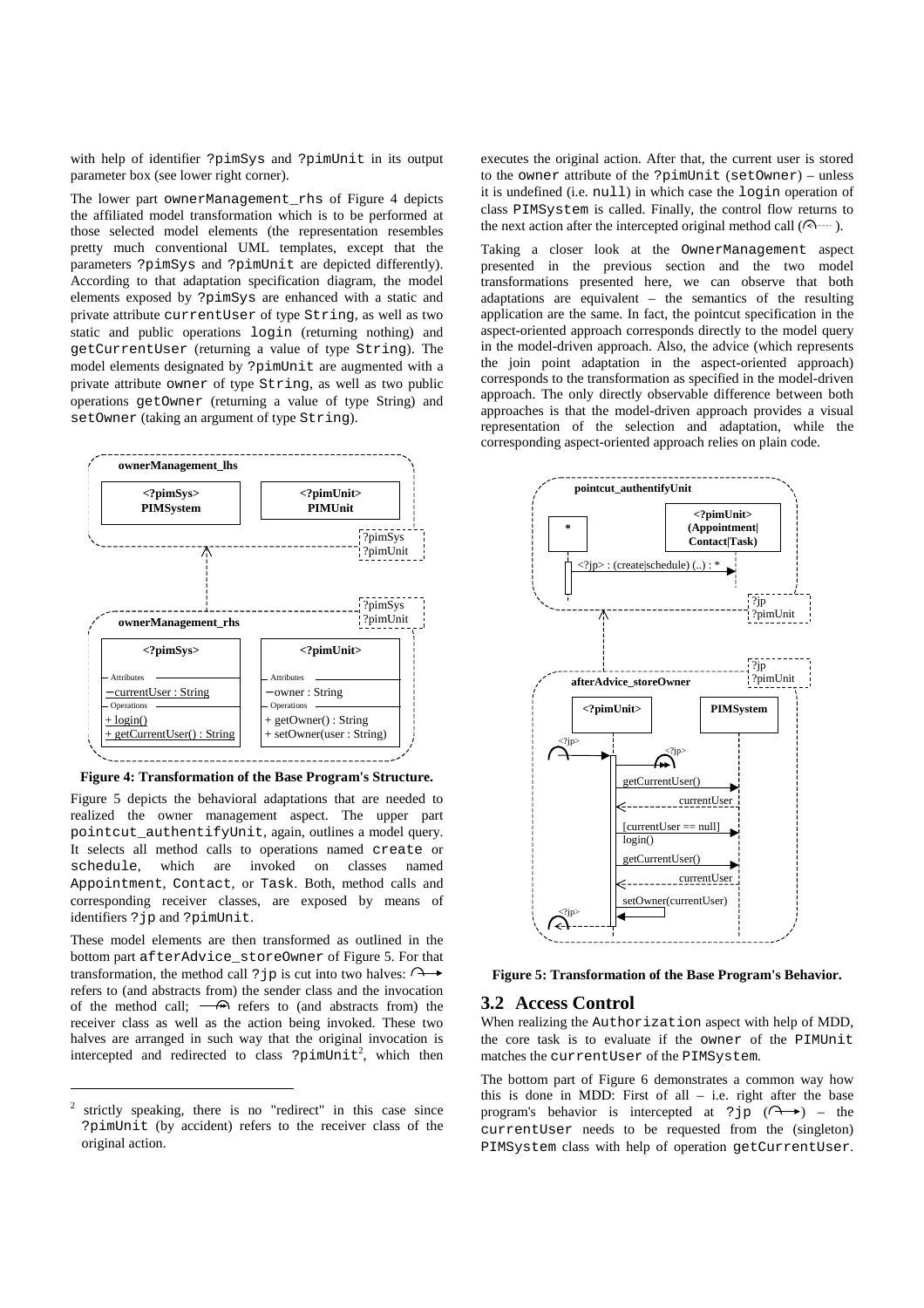Then, the currentUser is compared to the ?owner attribute of the current ?pimUnit. If it is alike, the program execution should proceed with the originally intercepted method call ?jp  $(-\rightarrow)$ . If the values do *not* match, though, the message "Access" denied!" is printed to System.out and the control flow is passed back again to the original caller  $($ 



#### **Figure 6: Transformation of the Base Program's Behavior on the Specification Level**

As can be seen from the query model at the top of Figure 6, these adaptations are applied to all method calls to operations named move, setProgress, or setPriority that are invoked on class Appointment or Task. At the same time, the receiver class ?pimUnit must provide a private owner attribute of type String (as this attribute needs to be compared to the currentUser in the adaptation).

Comparing the model transformation presented here with the Authorization aspect in the previous section, we can identify a subtle yet important difference: While in the aspect-oriented approach, the condition whether currentUser (of PIMSystem) matches owner (of PIMUnit) is specified within the join point selection, in the model-driven approach, this condition is specified within the join point adaptation. The semantic implications of either solution are identical – nevertheless, we must recognize that in the latter approach the constraints under which access to the PIMUnits should be denied are less obvious (as they are scattered across join point selection and join point adaptation rather than being nicely encapsulated in the join point selection).

# **4. WHY ASPECT-ORIENTATION AND MODEL-DRIVEN DEVELOPMENT ARE NOT THE SAME**

Based on the examples presented in the previous sections, we now argue why and where we see parallels and differences between AOSD and MDD.

# **4.1 Parallels Between Aspect-Orientation And Model-Driven Development**

As demonstrated by the owner management example, parallels between AOSD and MDD certainly exist. The implementations of this concern with either technology are almost equal. In particular, the conceptual distinction between query and adaptation are in both approaches the same. Accordingly, the conceptual models used by the developer (i.e. the selection of method calls and the subsequent adaptation of those method calls) are identical.

Nevertheless, it should be noted that this conceptual similarity results from a very specific application of the aspect-oriented approach: The selected join points from the execution of the program directly correspond to elements in the program code – so, no runtime-specific conditions (called *join point checks* [4] or *join point residues* [7]) are required. There are aspect-oriented systems that provide only those kinds of join points – these are systems with purely *static join point models* (cf. [5, 6]). In contrast to that, though, popular systems like AspectJ (also) provide a dynamic join point model which permits the specification of runtime checks within a join point selection.

Hence, only under the special circumstance that no runtimespecific condition needs to be checked (i.e. the aspectual adaptation refers only to specification-level join points), we consider the aspect-oriented approach and the model-driven approach to be equivalent.

# **4.2 Why AOSD Dominates The MDD Approach – An Aspect-Oriented Perspective**

Of course, (as we have shown) runtime-dependent adaptations can (always) be transformed into specification-level adaptations such that the effects on the behavior of the final software system are the same. In fact, this is what aspect-oriented systems commonly do when they perform code transformations in order to weave in aspects to the base system (currently, most systems like AspectJ do weaving of aspects via code transformations): They identify places in the base system that potentially represent a join point (such places are called *join point shadows* in aspect-oriented literature [8]), and instrument them with *join point checks* that evaluate whether the runtime-dependent condition hold or not.

Aspect-oriented systems equipped with a *dynamic join point model* (cf. [5, 6]) provide special *abstractions* that permit to designate such runtime-level join points. In doing so, they are freeing the developers from the need to reflect on join point shadows and necessary join point checks themselves. Examples of such abstractions are the dynamic pointcut designators *this*, *target*, *args* and *if* in AspectJ, which permit to declare that a certain runtime specific condition needs to be fulfilled (at a particular join point shadow) for the aspectual adaptation to take effect. The situation for the MDD approach is different. In MDD, the developers are required to insert such join point checks "manually" – which means that they need to be specified as part of the adaptation. In consequence, the approach forces developers